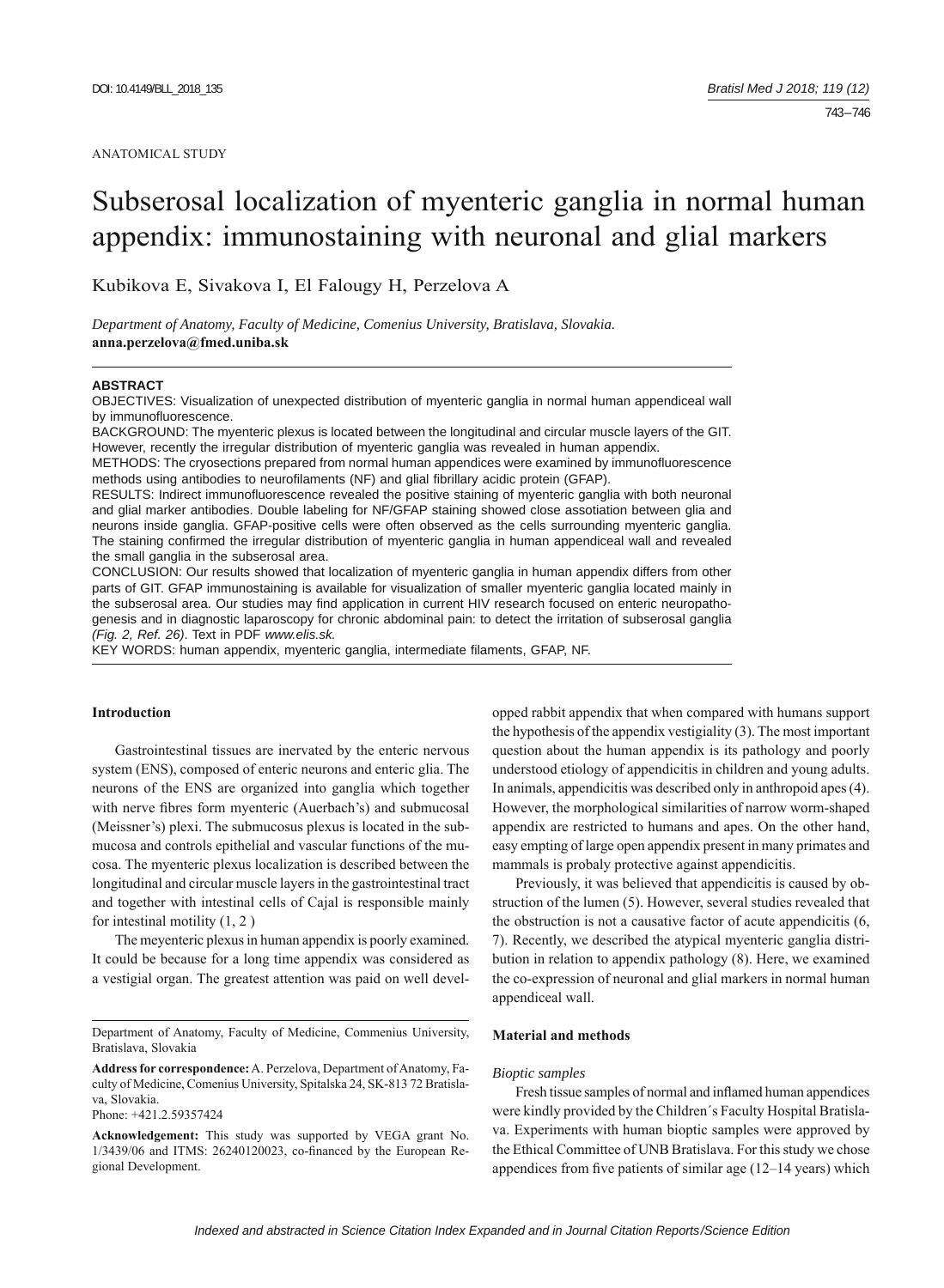# *Bratisl Med J 2018; 119 (12)*

# 743 – 746

were found to be normal after appendectomy. The appendices were cut along their longitudinal axes. Specimens for cryosections were embedded with OCT and cut into 10 um thick sections.

#### *Immunofl uorescence*

Indirect immunofluorescence staining was performed using antibodies to neurofilament (1:100 dilution, clone NF-01, Exbio, Prague) and polyclonal sera to GFAP (1:100 dilution, DAKO). Cryosections were fixed in methanol-acetone  $(1:1)$  solution for 15 min at (–15 °C). temperature. They were incubated for 1 hour with primary and for 30 minutes with 1:50 diluted secondary antibodies (Sigma). Double labeling for NF/GFAP was performed with primary, and afterwards with appropriate mixtures of secondary antibodies for 1 hour and 30 minutes, respectively. Nu-



Fig. 1. Indirect immunofluorescence of human appendix, longitudinal cryosections. The irregular distribution of myenteric ganglia positively **stained for NF (A, B) and GFAP (C). Nuclei stained with Hoechst. Scale bar: 50 μm.**



**Fig. 2. Double labeling for NF and GFAP of human appendix, longitudinal cryosections. The staining showed close association between glia and neurons within myenteric ganglia (A–F). GFAP-positive cells were also observed as myenteric ganglia surrounding cells (G–I). Nuclei stained with Hoechst. Scale bars: 50 μm.**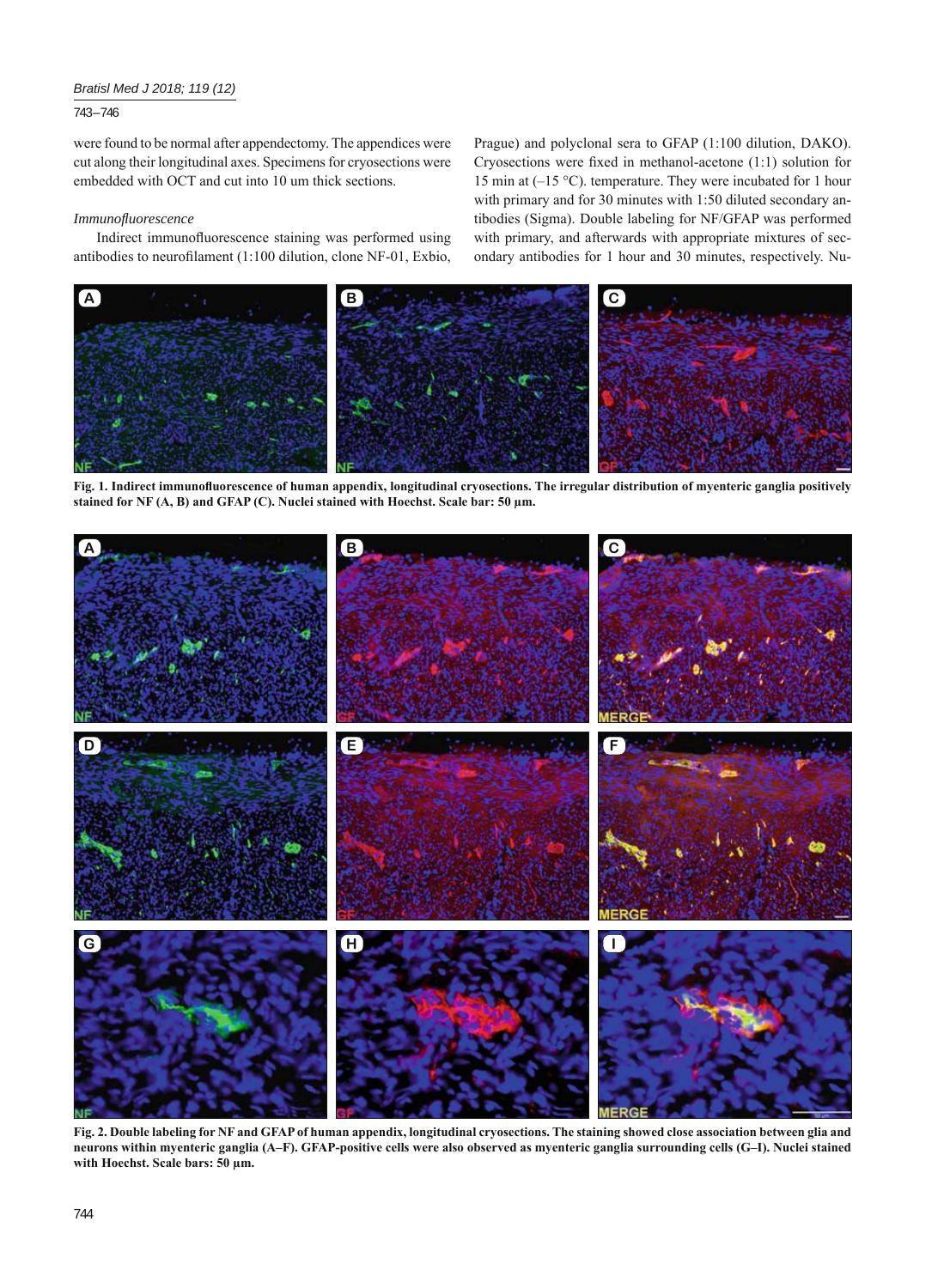clei were stained with Hoechst 33342 (5 μg/ml in PBS, Sigma) for 1 minute.

# **Results**

IF are usually considered as cell type specific proteins. NF are the major component of the neuronal cytoskelet. The three component proteins (NF-L, NF-M and NF-H) are reffered as the neurofilament triplet. We used monoclonal antibodies which recognize an epitope on  $NF-H$  (9). GFAP is specific for cells of astroglial origin and also is marker protein for enteric glia (10). To avoid the cross-reactivity of IF antibodies we used separately the staining for NF and GFAP. Myenteric ganglia were detected by indirect immunofluorescence using antibodies to NF and GFAP. Immunofluorescence showed a strong staining of ganglia with both marker antibodies. They were of different size and shape (Fig. 1 A–C). Irregular distribution of myenteric ganglia was present in all examined samples. The layer of myenteric ganglia never appeared only between longitudinal and circular muscles layers as is described in the large and small intestines. They were distributed mainly in the circular layer (Fig. 1A) or within both muscle layers (Fig. 1 B, C).

Double labeling was performed with monoclonal antibodies to NF and polyclonal sera against GFAP. The staining showed close assotiation between glia and neurons inside myenteric ganglia (Fig. 2A–F). GFAP-positive cells were also present outside ganglia as myenteric ganglia surrounding cells (Fig. 2C–I). Single GFAPpositive cells were not identified within both muscular layers. The small subserosal ganglia were found unequally distributed under a thin layer of serosa. They were revealed mainly with GFAP immunostaining. It is because ganglia surrounding GFAP-positive cells increased the size of small ganglia created by several neurons (Fig. 2 A–C).

#### **Discussion**

In this report we demonstrate the immunostaining of myenteric ganglia with neuronal (NF) and glial (GFAP) marker antibodies. Indirect imunofluorescence on cryosection prepared from normal human appendices revealed the positive staining of myenteric ganglia with both marker antibodies. Double labeling NF/GFAP showed close assotiation between glia and neurons inside ganglia. In addition, GFAP-positive cells were observed as myenteric ganglia surrounding cells. Immunofluorescence staining showed the irregular distribution of myenteric ganglia in human appendiceal wall which were often concentrated in the circular muscle layer. Small ganglia appeared in the subserosal area. For the visualization of smaller myenteric ganglia antibodies to GFAP are more suitable, because GFAP-positive cells surround the neurons and enlarge these ganglia. Enteric glia are peripheral glial cells which share morphological similarities with astrocytes. They are present in the myenteric and submucosal plexuses, within the circular muscle and in the lamina propria of the mucosa (11). However, we did not observe single enteric glial cells with astrocyte-like morphology in longitudinal or circular muscle layers. However,

similarly as in appendix enteric glial cells surrounding myenteric ganglia were described in colon (10, 12).

Numerous studies revealed that myenteric ganglia in gastrointestinal tract are located between longitudinal and circular muscle layer. On the other hand, only several reports with conflicting results are dealing with myenteric ganglia in human appendix. Recently we described the irregular distribution of myenteric ganglia in human appendix (13) and the presence of myenteric ganglia in the subserosal area which occured more frequently in appendices with diagnosis of chronic appendicitis (8). Irregular distribution of myenteric ganglia was described in some studies (14, 15). However, Hanani (16) revealed that in most cases, the inervation of human appendix consisted of three concentric networks of ganglia located between the circular and longitudinal muscle layers as well as within them.

# **New findings and new questions.**

We suppose that different degree of irregular distribution, mainly ganglia concentrated in the circular muscle layer, may cause altered appendix motility leading to inflamatory appendix pathology. On the other hand, subserosal localization of myenteric ganglia may be a reason of chronic abdominal pain in the right lower quadrant, caused by direct irritation of surrounding abdominal organs. The appendix can be a rare cause for chronic abdominal pain in this quadrant, however, a significant reduction of pain was achieved after an appendectomy (17). Increase interest of human appendix function, revealed the role of appendix in Crohn's disease or colitis ulcerosa (18, 19), appendix as a source of mesenchymal stem cells (20) or appendix as reservoir of good bacteria  $(21)$ . Based on these new findings, appendectomy for chronic abdominal pain, similarly prophylactic appendectomy of a normal-appearing appendix during laparoscopic surgery remains disputable  $(22, 23, 24)$ . New question arises: what is the benefit for patients? It could be useful to consider the new methods, how to save apparently normal appendix in patients with diagnosis of chronic right lower quadrant abdominal pain, how to protect and cover the irritated subserosal myenteric ganglia in human appendiceal wall.

Abdominal pain and gastrointestinal disorders are major clinical features in patients with AIDS. However, it is still not clear why acute appendicitis occurs at a 4-fold higher prevalence among HIV-infected patients compared with the general population (25). In addition, acute appendicitis was described as the initial clinical presentation of primary HIV-1 infection (26). The study of myenteric ganglia in human appendix may contribute to an understanding of neuroinflamatory processes reported in HIV patients.

#### **References**

**1. Thuneberg L.** Interstitial cells of Cajal: Intestinal pacemaker cells? Adv Anat Embryol Cell Biol 1982; 71: 1–130.

**2. Camborova P, Hubka P, Sulkova I, Hulin I**. The pacemaker aktivity of interstitial cells of Cajal and elektrical activity. Physiol Res 2003; 52: 275–28.